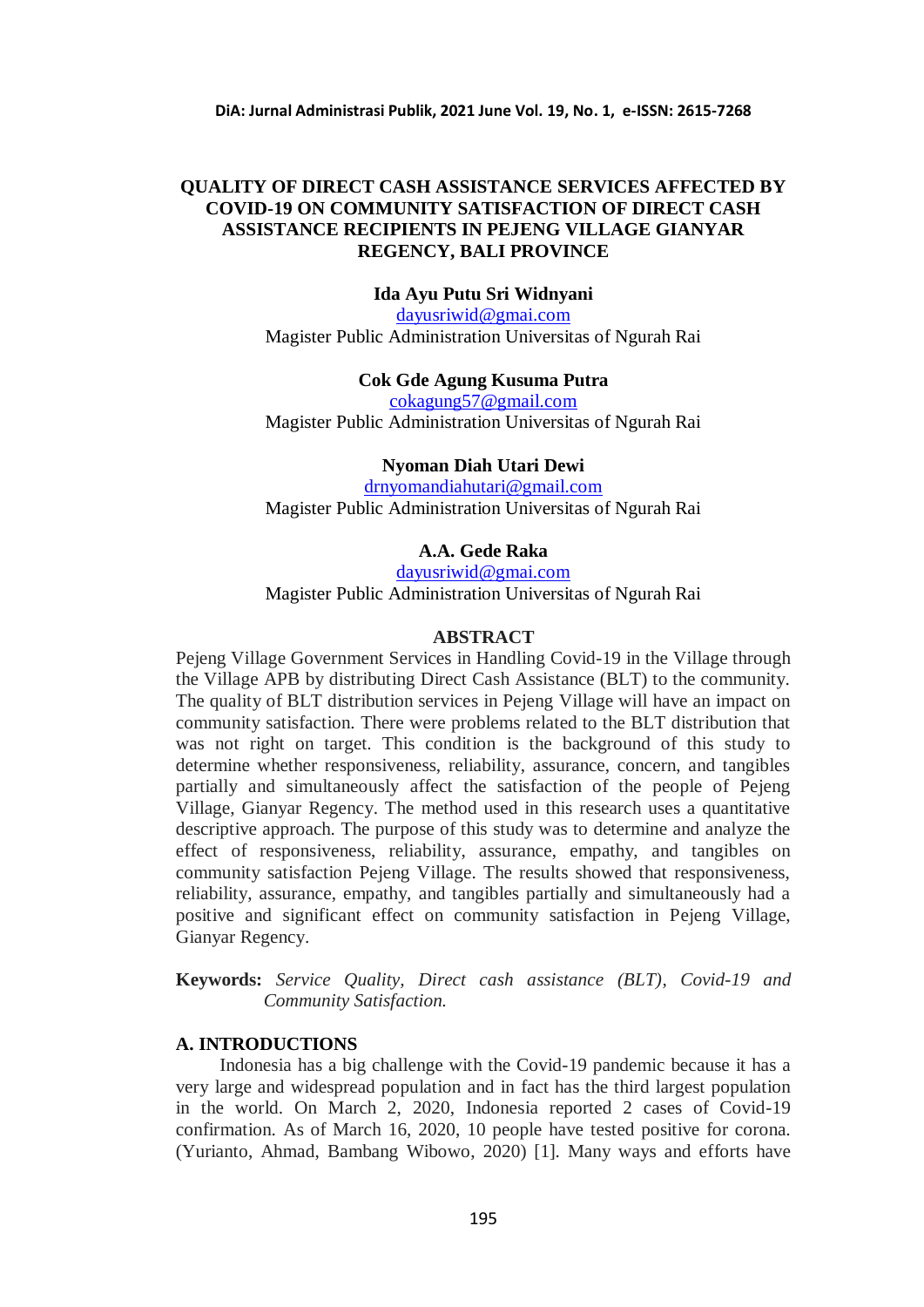been made by the government in overcoming this pandemic where the government has issued many policies as a responsive first step to minimize the wider spread of this virus. Stipulation of the Peraturan Presiden Nomor 7 Tahun 2020 concerning the Task Force for the Acceleration of Handling of Corona Virus Disease 2019 (COVID-19) which is guided by the Undang-Undang Republik Indonesia Nomor 24 Tahun 2007 concerning Disaster Management which is the first step taken by the government to accelerate the handling of Covid-19 [2].

Based on data from the Covid-19 Handling Task Force in Indonesia until June 7, 2020, the number of people who tested positive for the corona virus reached 31,186 people, 10,498 recovered and 1,851 died (httpstirto.id ›Health, 2020) [3]. From data from the Task Force for the Acceleration of Handling of Covid-19 in the Province of Bali on June 7, 2020, it was recorded that 582 people were positively infected with Covid-19, of which 373 had been declared healthy, in treatment as many as 204 people and 5 people were declared dead. For Gianyar Regency itself, there were 41 people who were positively infected with Covid-19, of which 28 were declared healthy, 12 cases were treated and 1 case was declared dead (detik News; 7 June 2020; 20.13 WIB) [4].

With the increase in cases of the Covid-19 virus in Indonesia, a Circular (SE) was issued from the government on March 18, 2020 which stated that all indoor and outdoor activities in all sectors were temporarily postponed to reduce the spread of corona and stipulated the Peraturan Presiden Nomor 12 Tahun 2020 concerning The designation of non-natural disasters in the spread of covid-19 as a national disaster [5]. With the issuance of this circular, it currently impacts the entire community. According to Kompas, 28/03/2020 the impact of the Covid-19 virus occurred in various fields such as social, economic, tourism and education.

Through Government Regulation in Lieu of the Undang-Undang Nomor 1 Tahun 2020 concerning State Financial Policy and Financial System Stability for Handling the Corona Virus Disease 2019 (Covid-19) Pandemic and / or in the Context of Facing Threats that Endanger the National Economy and / or Financial System Stability, the government Indonesia is making efforts to address health, handle social impacts and save the national economy. Health care is focused on efforts to cure corona patients by increasing the health budget. The social impact management agenda is focused on implementing a social safety net. Meanwhile, economic recovery is directed towards providing fiscal, credit and monetary incentives.

In Government Regulation in Lieu of the Undang-Undang Nomor 1 Tahun 2020, which is very prominent is the regulation of state-regional financial policies, financial system stability, tax policies, national economic recovery, financial system stability policies, the authority of Bank Indonesia, the authority of the LPS and the authority of the OJK. Meanwhile, the regulation of social safety network programs and health programs is only briefly discussed. There is only a regulation in the article explaining that "prioritizing the use of Village Funds" can be used, among others, for assistance to the poor in villages and handling the Covid-19 pandemic. As a result of the covid-19 case, the government issued the Permendesa, PDTT Nomor 6 Tahun 2020 concerning amendments to the PDTT *Peraturan Menteri Desa* (Permendesa) Nomor 11 Tahun 2019, the core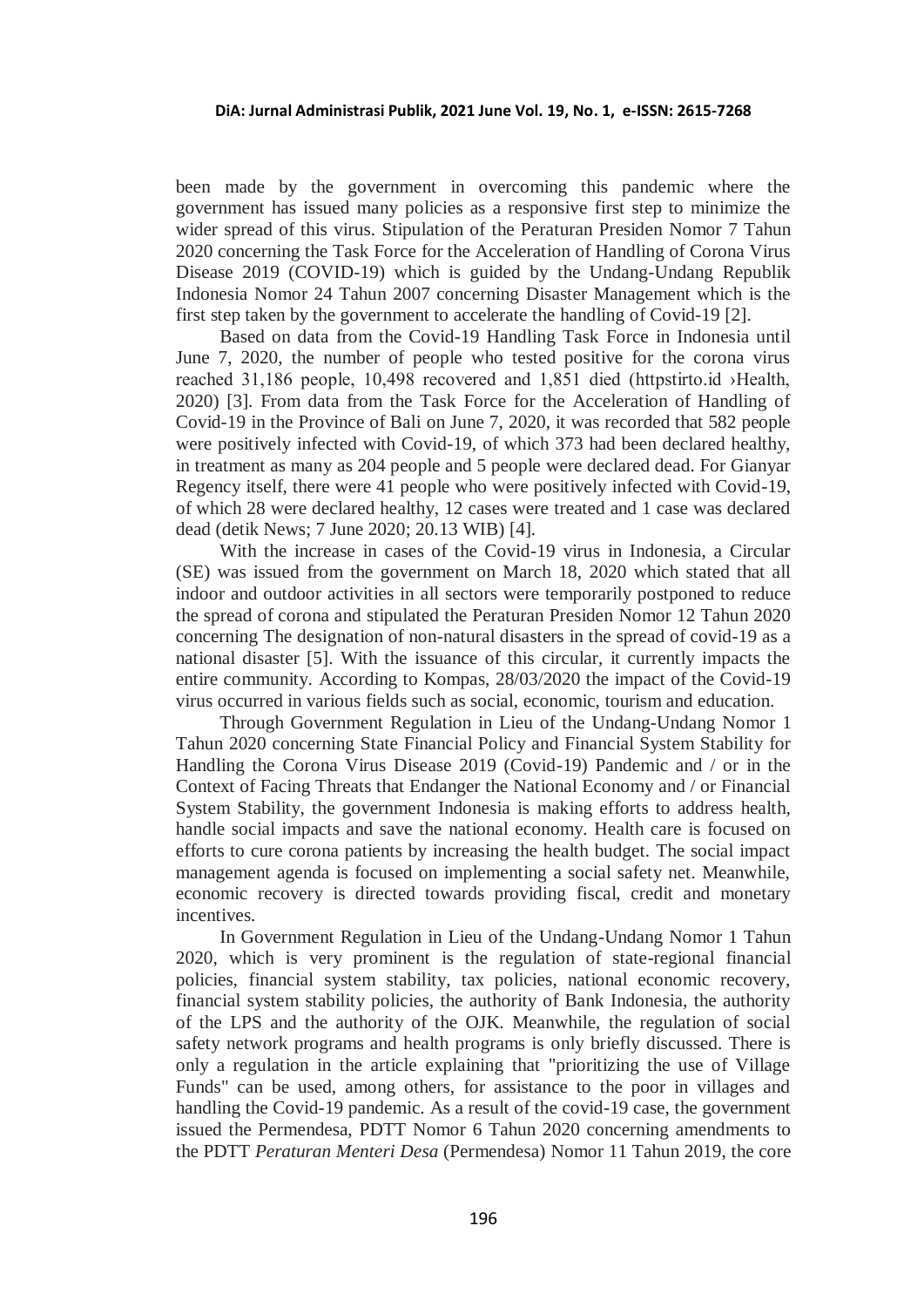of which the change is to regulate the use of village funds in 2020 for: (1). Covid-19 prevention and handling; (2). Village Cash Work Intensive; (3). Village Cash Direct Assistance. In realizing this, the central government has poured out enormous funds for each village which we know as the village fund. Hidayati (2016) argues, Village Funds given to villages will be managed by the village government so that the goal of village funds can be achieved.

Gianyar Regency is one of the districts in the Province of Bali to take quick, precise, focused, integrated, and synergistic steps between the central government, local governments and village governments by establishing the Gianyar Regent Decree Regarding the Acceleration of Handling Corona 2019 Disease Virus (Covid-19) Through the Field of Disaster Management, Emergency Situations and Urgent Villages in the Village Income and Expenditure Budget which is guided by the Circular of the Peraturan Menteri Dalam Negeri Republik Indonesia Nomor 3 Tahun 2020 dated April 21, 2020 concerning Handling Corona Virus Disease 2019 (Covid -19) in the Village through the Village Revenue and Expenditure Budget.

Pejeng Village is one of the villages located in Tampak Siring District, Gianyar Regency. Pejeng Village Government services in the current pandemic situation are required to support the central government program in the Acceleration of Handling of the 2019 Corona Virus Disease through the fields of disaster management, emergencies and urging villages to the Village Revenue and Expenditure Budget, Implementation of activities referred to in the form of Cash Intensive Activities, Activities Strengthening the Village Economy, Providing Food Assistance, and Direct Cash Assistance (BLT). Efforts to fulfill the primary needs and basic services of the poor who have experienced an emergency due to the COVID-19 outbreak, for example in the form of food assistance for the poor who experience an emergency and / or Direct Cash Assistance (BLT) for the poor based on the provisions of the Laws. poor / underprivileged / do not have income, neglected elderly, neglected families and communities who carry out independent isolation due to being affected by COVID-19.

Pejeng Village Government is obliged to budget for Direct Cash Assistance (BLT) which comes from the Village Fund for 2020. The amount of BLT is given Rp. 600,000 (Six Hundred Thousand Rupiah) / month for 3 (three) months from April 6 to June 2020. Food aid recipients are adjusted to the financial capacity of the village, it is decided in a village meeting and set forth in a *Perbekel*  Regulation concerning a list of food aid recipients. Distribution is carried out by the Pejeng Village Government using a Non-Cash mechanism. The people of Pejeng Village who receive Direct Cash Assistance (BLT) are poor families, poor people, neglected elderly, neglected families domiciled in the local village and those concerned have lost their income as a result of the Corona Disease -2019 (COVID-19) Virus outbreak.

The direct cash assistance managed by Pejeng Village is expected to meet the expectations of the community, because the community has a big role in comparing the standards for evaluating satisfaction and quality. The satisfaction of the people of Pejeng Village is a comparison between the community's beliefs, namely the customers themselves who will be received with the quality of service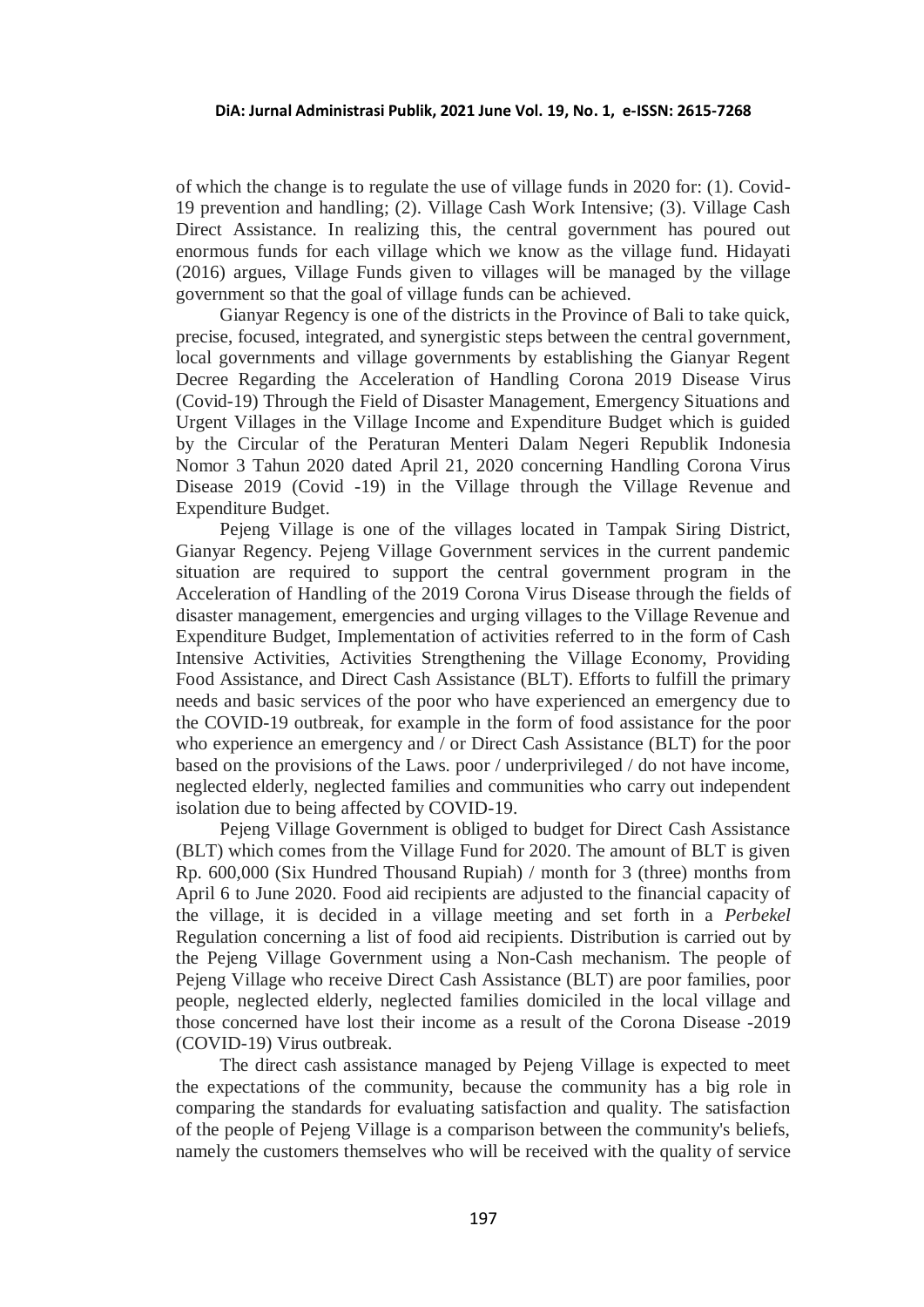they receive. The level of service quality is perceived as satisfactory and good, and if the quality of the service provided exceeds the expectations of the community it is perceived as ideal. Service quality is a measure of how well the level of service provided is in accordance with customer expectations (Wijaya, 2011: 52) [6]. The data on BTL recipients in Pejeng Village, based on the BLT report of Pejeng Gianyar Village, are as many as 106 family heads in Pejeng Village consisting of 17 heads of families in *Banjar Panglan*, as many as 18 heads of families in *Banjar Pande*, as many as 18 heads of families in *Banjar Puseh*, as many as 18 heads of families in *Banjar Guliang*, as many as 18 heads of families in *Banjar Intaran* and as many as 17 heads of families in *Banjar Pedapdapan*. Based on the results of research by the UGM Center for Population Studies (Triyastuti Setyaningrum, 2016) on the implementation of public services, it is found that the services provided by the government in the public sector are still not optimal [7]. Of course this should not be allowed to drag on because it will have an impact on community satisfaction. This situation is a problem that needs to be anticipated by the government, including in Pejeng Gianyar Village in an effort to increase community satisfaction so that services can be optimal. The problems faced by employees in Pejeng Gianyar Village are as follows: The services provided are not in accordance with the quality of service that should be provided by the service provider, seen from the various service problems that exist in Pejeng Gianyar Village where the distribution of Direct Cash Assistance provided has not been on target where there are still people in Pejeng Gianyar Village who receive double assistance, people who are civil servants / retirees and well-off families but their names are registered in the data of aid recipients; and People who should receive assistance but the data is not registered.

Based on this data, it is physical evidence or Tangibles that are given to the Pejeng Gianyar Village community directly, but the BLT recipient data is still not on target because there are still people in Pejeng Gianyar Village who receive double assistance, people with civil servant / retirement status and their families. able but their name is registered in the beneficiary data. And there are also people who should receive assistance but the data is not registered. This is of course less reliable or lack of reliability because it has not been as promised accurately and reliably. If the services provided are not suitable or not satisfactory to what the government has promised to the community, as a result the community shows anti-patience to the village government so that it reflects the less optimal responsiveness or responsiveness of Pejeng Gianyar Village to provide appropriate services to people affected by the pandemic. With the less optimal responsiveness of Pejeng Gianyar Village, the community will think that there is no assurance or guarantee and certainty in fostering public trust in Pejeng Gianyar Village. So that the sense of empathy or empathy in Pejeng Gianyar Village is not yet optimal in giving attention either individually or in groups to the community by trying to understand the needs of the people affected by the pandemic to get targeted assistance.

With the main problem regarding the provision of direct cash assistance distribution services to the community that are not in accordance with the expectations of the community, it will have an impact on community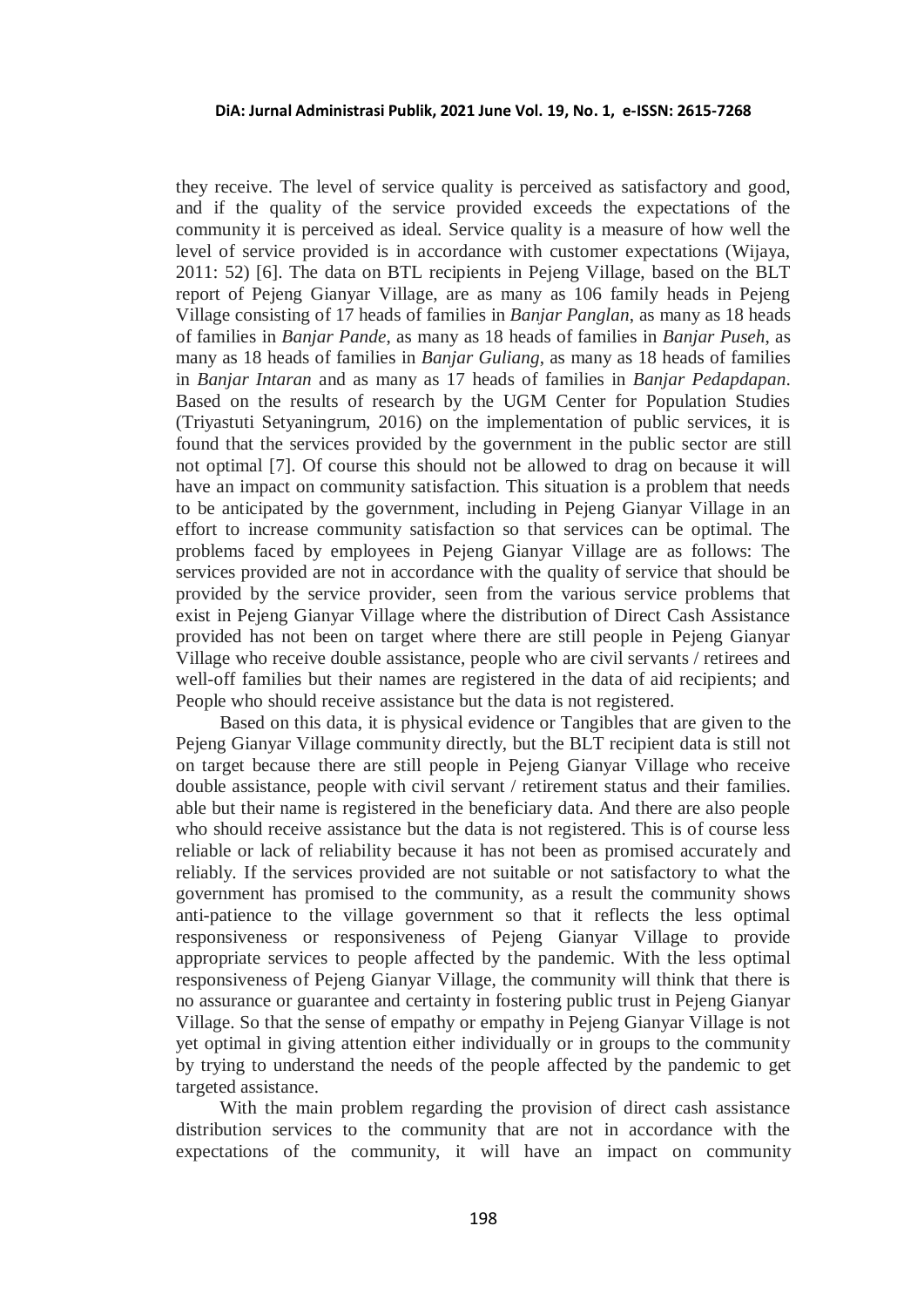dissatisfaction. Based on the results of the initial interviews conducted by researchers in Pejeng Gianyar Village with residents / communities, some of the community expressed their deep disappointment regarding the direct cash assistance distribution services provided because the distribution of assistance was not on target. Of course, this is not in accordance with the implementation of the *Nawa Citta* launched by President Joko Widodo, which means that public service is a manifestation of the closeness of the State to the community through services. As stated by the community during the interview, it can be concluded that there are many problems and shortcomings that exist in providing services, so that Pejeng Gianyar Village should improve and improve the quality of services provided so that the community will feel happy and satisfied and be loyal to the service of the Pejeng Gianyar Village apparatus. Based on the arguments and the explanation of these theories and problems, it is necessary to research community satisfaction as a benchmark to assess the level of service quality provided by Pejeng Gianyar Village. In addition, research on community satisfaction will be used as an assessment material for service elements that still need improvement and become a driving force for each service provider unit to improve the quality of its services. From the background description and problem identification above, there are actually many factors and aspects that influence community satisfaction. However, due to limited time, energy and funds and so that research becomes more focused so that optimal results are obtained, this study is limited to the influence of the dimensions of service quality in public services which consist of: responsiveness, reliability, assurance, empathy, tangibles to the satisfaction of the village community. Pejeng with the research title "The Effect of the Quality of Direct Cash Assistance Services Affected by Covid-19 on Community Satisfaction in Pejeng Gianyar Village". Based on the background of the problem and the identification of the problems previously described, the problems in this study can be formulated as follows: (1) Are tangible, reability, responsiveness assurance empathy responsiveness in the form of Direct Cash Assistance Affected by Covid-19 partially significant effect on the satisfaction of the community receiving BLT in Pejeng Gianyar Village? (2) Does the responsiveness, reliability, assurance, empathy, tangibles in the form of Direct Cash Assistance Affected by Covid-19 have a significant effect on the satisfaction of the community receiving BLT in Pejeng Gianyar Village?

#### **B. THEORY**

Quality theory according to Zeitham in Hardiyansyah (2011) [8] Service quality is a dynamic condition related to products, services, people, processes and the environment where the quality assessment is determined at the time the public service occurs, namely the tangible dimensions, reliability, responsiveness, assurance and empathy. Each dimension has the following indicators:

- 1. Tangible Dimensions
	- a. Waiting room and service counter.
	- b. Service personnel appearance.
- 2. Dimensions of Reliability
	- a. Reliability of officers in providing service information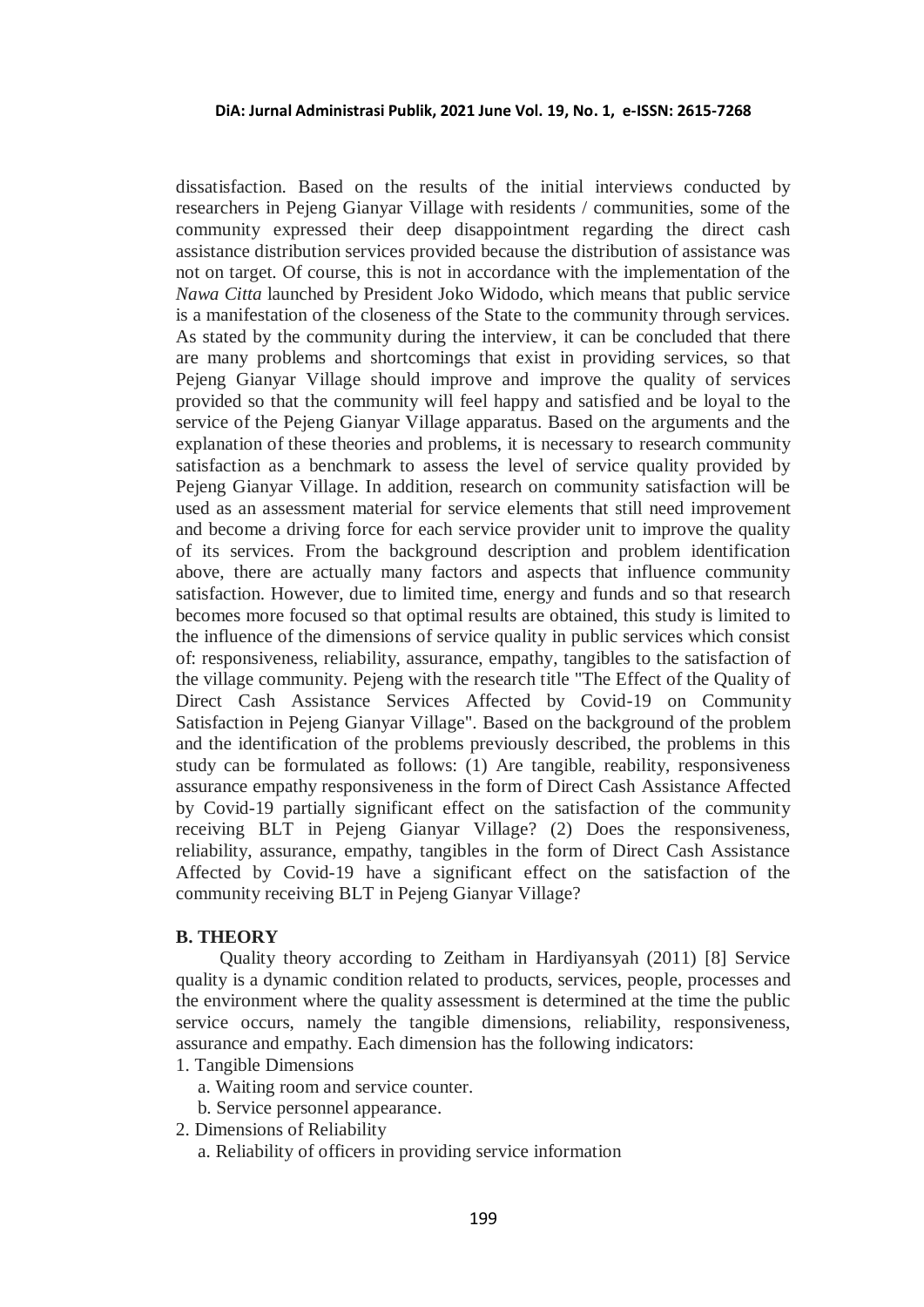- b. Reliability of officers in smoothing procedures and technical services.
- 3. Responsive Dimensions
	- a. Service officer response to citizen complaints.
	- b. Service officer response to citizen suggestions and criticism.
- 4. Dimensions of Assurance
	- a. Administrative and technical skills of service personnel.
	- b. Social skills of service officers.
- 5. Dimensions of Empathy
	- a. Attention service personnel.
	- b. Care and friendliness of service personnel.

Community Satisfaction according to Tjiptono (2014) [9] defines "Customer satisfaction as an emotional response to an evaluation of the experience of consuming a product or service". According to Nina Rahmayati (2010) [10], there are several Community Satisfaction Indicators (IKM) including the following:

- 1. Service Procedure
- 2. Terms of Service
- 3. Clarity of Service Officers
- 4. Discipline of Service Officers
- 5. Responsibilities of Officers
- 6. Ability of Service Officers
- 7. Speed of Service.

Referring to this provision, three questions can be asked, namely what is the definition of assistance, who are the poor, and what is the definition of village funds (Permendes, 2020) [11]. Cash transfers or abbreviated as BLT is a government assistance program of the type of cash giving or a variety of other assistance, both conditional (conditional cash transfers) or unconditional (unconditional cash transfers) for the poor (Wikipedia, 2018) [12]. Corona virus or severe acute respiratory syndrome coronavirus 2 (SARS-CoV2) is a virus that attacks the respiratory system. The disease due to this viral infection is called COVID-19 (Nazwa Dwi Archika, 2020) [13].

According to the World Health Organization (2020) [14], Pneumonia Corona virus Disease 2019 (COVID-19) is an inflammation of the lung parenchyma caused by Severe acute respiratory syndrome corona virus 2 (SARS-CoV2). Coronavirus is a positive, encapsulated, and unsegmented single-strain RNA virus (Huang C and Wang Y, 2020) [15]. This research method uses a quantitative descriptive approach with the SPSS (Statistical Package for the Social Sciences) software analysis tool, which is preceded by testing the validity and reliability of the research instrument). Taking the location of this research was conducted in Pejeng Village, Tampaksiring District, Gianyar Regency, Bali Province. The reason is that the community's satisfaction with the service quality of distribution of Covid-19 Affected Direct Cash Assistance that they receive is still not optimal, which still needs to be improved. The population in this study was the total number of people in Pejeng Village who received direct cash assistance due to the Covid-19 pandemic totaling 106 people. Samples taken from the population must be truly representative (Sugiyono, 2017) [16]. In taking the sample, the researcher did not take the entire population sample, the researcher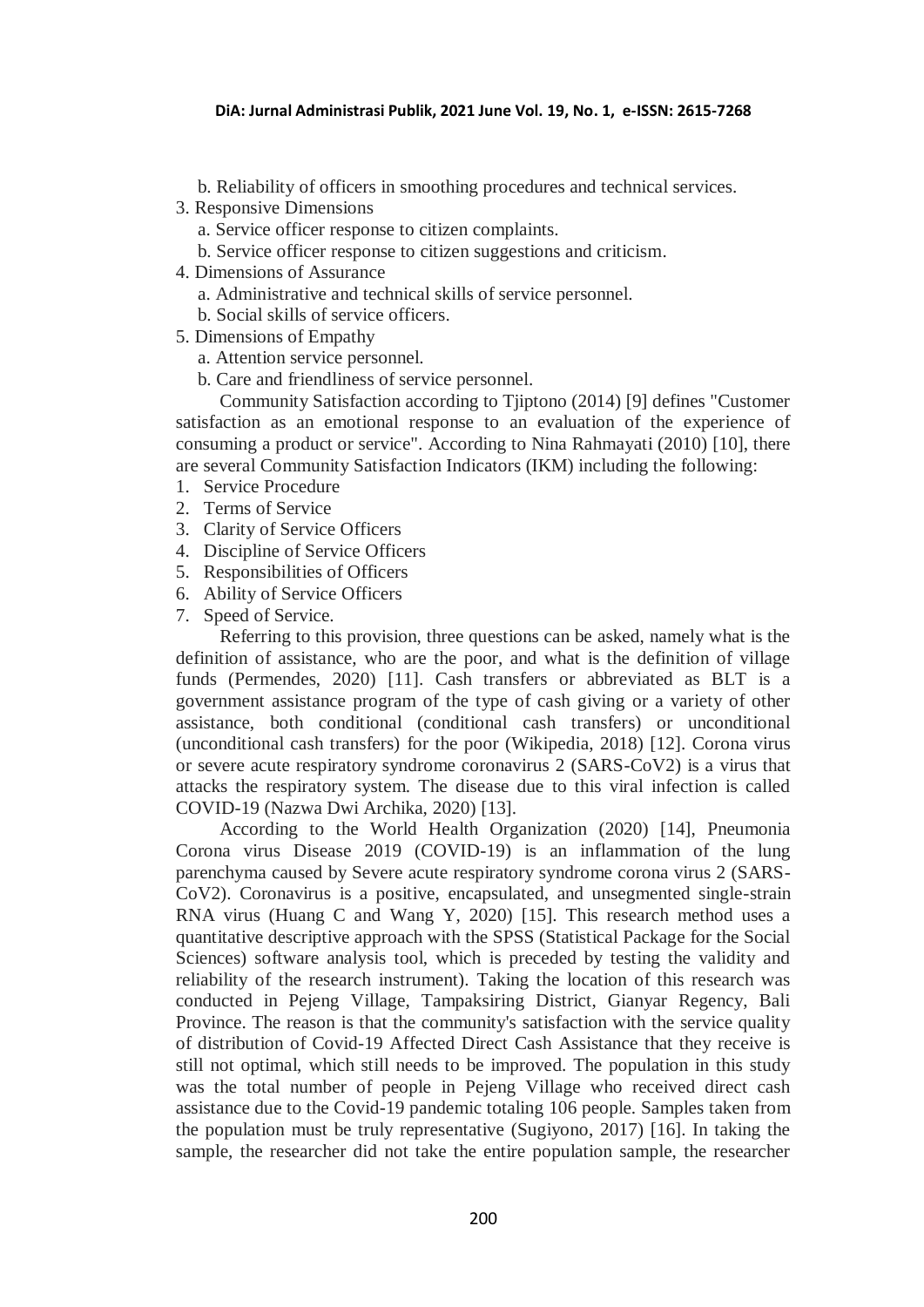used the accidental sampling method where the researcher chose the sample based on subjective considerations, the researcher used the Slovin formula in sampling. According to Umar, to determine the number of samples to be taken, the Slovin formula is used with an error rate of 10%. So the number of samples used was 52 people from Pejeng Village.

## **C. RESULT AND DISCUSSION a. Simultaneous Linear Regression Analysis**

A good regression equation model is one that meets the requirements of classical assumptions, including all data is normally distributed, the model must be free from multicollinearity symptoms and free from heteroscedasticity. From the previous analysis it has been proven that the equation model proposed in this study has met the requirements of the classical assumptions so that the equation model in this study is considered good. Regression analysis is used to test the hypothesis about the influence of the independent variables on the dependent variable. Based on the multiple regression estimation with the SPSS 17.00 program, the results are as shown in table 1.

### **Table 1. Multiple Regression of Analysis Test Results**

|       |                                               |       | <i>Coefficients<sup>a</sup></i> |                              |       |      |
|-------|-----------------------------------------------|-------|---------------------------------|------------------------------|-------|------|
|       |                                               |       | Unstandardized Coefficients     | Standardized<br>Coefficients |       | Sig. |
| Model |                                               | B     | Std. Error                      | <b>Beta</b>                  |       |      |
|       | (Constant)                                    | 2.909 | 2.220                           |                              | 1.310 | .197 |
|       | Tangibles                                     | .284  | .129                            | .117                         | 2.213 | .032 |
|       | Reliability                                   | 1.158 | .219                            | .316                         | 5.298 | .000 |
|       | Responsiveness                                | .529  | .128                            | .252                         | 4.122 | .000 |
|       | Assurance                                     | .473  | .151                            | .127                         | 3.129 | .003 |
|       | Empathy                                       | .670  | .098                            | .369                         | 6.837 | .000 |
|       | a. Dependent Variable: Community Satisfaction |       |                                 |                              |       |      |

Source: Processed data

Based on Table 1, it can be seen that the regression equation formed is:  $Y = 2,909 + 0,284X1 + 1,158 X2 + 0,529 X3 + 0,473 X4 + 0,670 X5$ 

#### Information:

- $Y =$  Community Satisfaction
- $X1 = Tangibles$
- $X2 = Reliability$
- $X3 =$ Responsiveness
- $X4 =$  Assurance

 $X5 =$  Empathy

This equation can be explained that:

- 1) a = 2.909, meaning that if Tangibles, Reliability, Responsive, Assurance and Empathy are considered constant or fixed values, then the amount of Community Satisfaction is 2.909.
- 2) b1 = 0.284, meaning that Tangibles are considered constant or a fixed value, then an increase in Reliability, Responsiveness, Assurance and Empathy by one unit will be followed by an increase in Community Satisfaction by 0.284.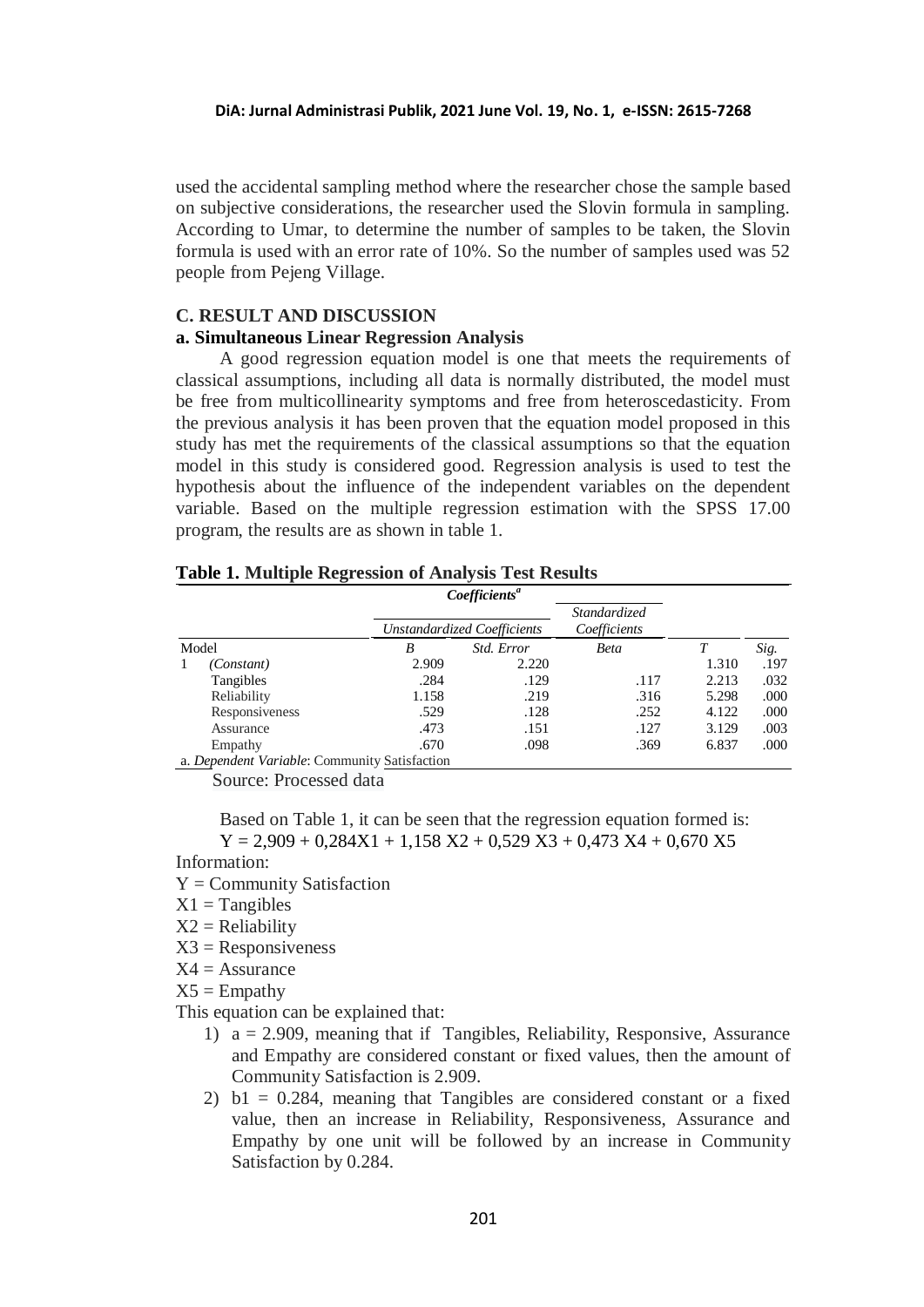- 3)  $b2 = 1.158$ , meaning that if Reliability is considered constant or a constant value, then an increase in Tangibles, Responsiveness, Assurance and Empathy by one unit will be followed by an increase in Community Satisfaction by 1.158.
- 4) b3 = 0.529, meaning that if Responsive is considered constant or a constant value, then an increase in Tangibles, Reliability, Assurance and Empathy by one unit will be followed by an increase in Community Satisfaction by 0.529.
- 5) b4 = 0.473, meaning that if Assurance is considered constant or a fixed value, then an increase in Tangible, Reliability, Responsive and Empathy by one unit will be followed by an increase in Community Satisfaction by 0.473.
- 6)  $b5 = 0.670$ , meaning that if Empathy is considered constant or a fixed value, then an increase in Tangibles, Reliability, Responsiveness and Assurance by one unit will be followed by an increase in Community Satisfaction by 0.670.

### **b. Analysis of Determination**

According to Sugiyono (2017: 98), the analysis of determination is the relationship between the ability of all independent variables (X1, X2, X3, X4 and X5) to explain the variants of the dependent variable (Y). Determination analysis aims to determine how much the contribution or contribution of changes between the independent variables  $(X1, X2, X3, X4$  and  $X5)$  to the dependent variable  $(Y)$ in the form of a percentage. The test results can be seen in table 2.

### **Table 2. Determination of Analysis Test Results**

|       | Model Summer <sup>b</sup>                                                                  |          |                   |                   |  |  |  |
|-------|--------------------------------------------------------------------------------------------|----------|-------------------|-------------------|--|--|--|
|       |                                                                                            |          |                   | Std. Error of the |  |  |  |
| Model |                                                                                            | R Sauare | Adjusted R Square | Estimate          |  |  |  |
|       | $970^a$                                                                                    | .941     | .934              | 1.20584           |  |  |  |
|       | <i>Predictors: (Constant)</i> , tangibles, reliability, Responsiveness, Assurance, Empathy |          |                   |                   |  |  |  |
|       |                                                                                            |          |                   |                   |  |  |  |

Source: Processed data

The table above shows the correlation coefficient (R) of 0.970, this means that there is a relationship between the dependent variable (Community Satisfaction) and the independent variable Tangibles, Reliability, Responsiveness, Assurance and Empathy) of 0.970. The coefficient of determination (Adjusted R Square) of 0.934 means that the contribution of the independent variables Tangibles, Reliability, Responsiveness, Assurance and Empathy affects the dependent variable (Community Satisfaction) by 93.4%, while the remaining 6.6% is influenced by other variables outside the model.

## **c. T Test (Partial Hypothesis Test)**

The t test is used to test the regression coefficient partially, so that it is known the effect of Tangibles, Reliability, Responsiveness, Assurance and Empathy partially on community satisfaction. The results of the t test analysis can be seen in Table 3, as follows: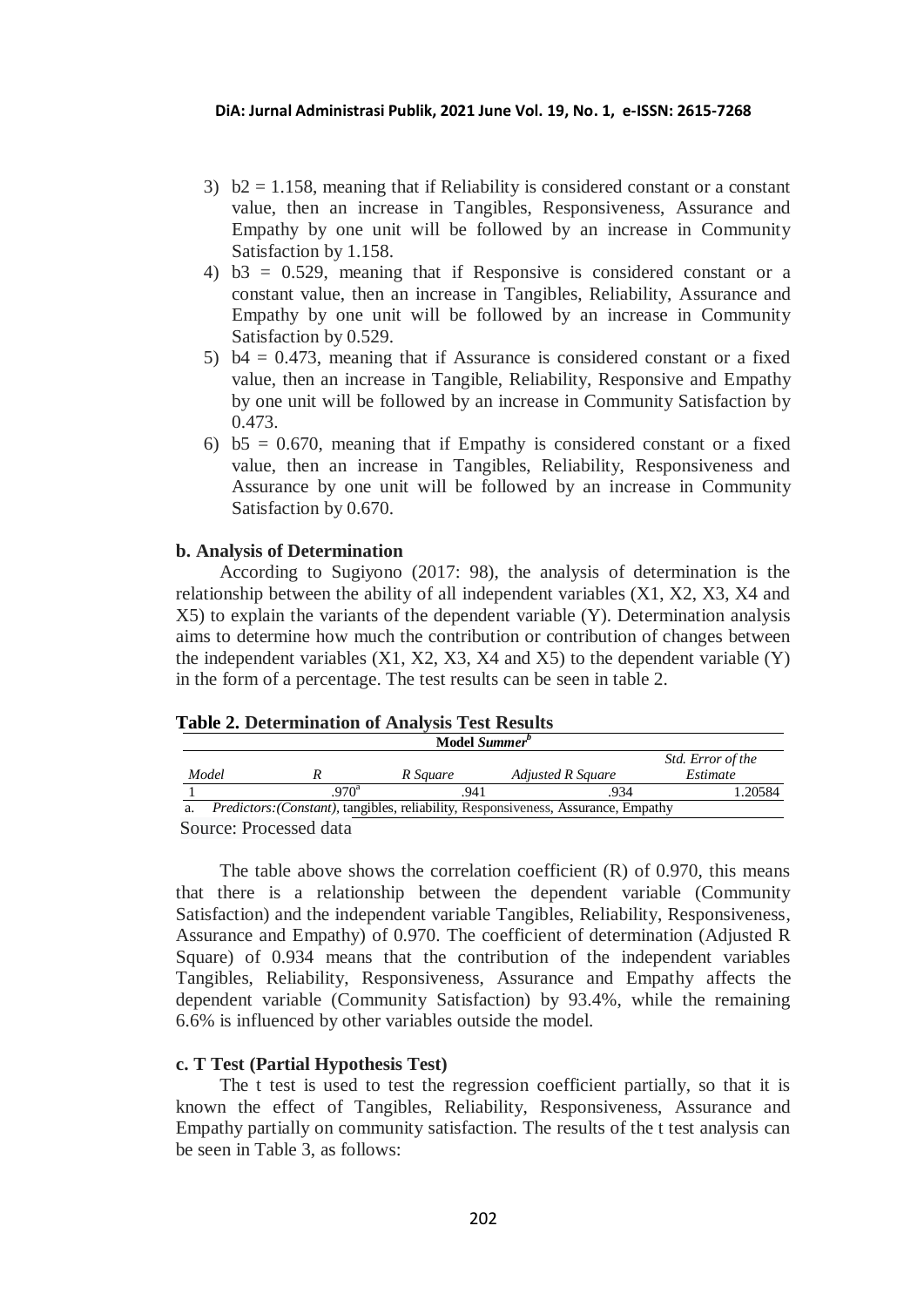|       | Coefficients <sup>a</sup> |                             |                     |              |       |      |  |  |
|-------|---------------------------|-----------------------------|---------------------|--------------|-------|------|--|--|
|       |                           |                             | <i>Standardized</i> |              |       |      |  |  |
|       |                           | Unstandardized Coefficients |                     | Coefficients |       |      |  |  |
| Model |                           | B                           | Std. Error          | <b>Beta</b>  |       | Sig. |  |  |
|       | (Constant)                | 2.909                       | 2.220               |              | 1.310 | .197 |  |  |
|       | Tangibles                 | .284                        | .129                | .117         | 2.213 | .032 |  |  |
|       | Reliability               | 1.158                       | .219                | .316         | 5.298 | .000 |  |  |
|       | Responsive                | .529                        | .128                | .252         | 4.122 | .000 |  |  |
|       | Assurance                 | .473                        | .151                | .127         | 3.129 | .003 |  |  |
|       | Empathy                   | .670                        | .098                | .369         | 6.837 | .000 |  |  |

| Table 3. T test results partially |  |  |  |
|-----------------------------------|--|--|--|
|-----------------------------------|--|--|--|

a. *Dependent Variable*: Community Satisfaction

Source: Processed data

The steps for testing the hypothesis are as follows:

# **1) Tangibles variable**

a. Formulating Hypotheses:

H0:  $b1 = 0$ , meaning that there is no positive and partially significant influence between the physical ability variables (tangibles) on the community's satisfaction in Pejeng Gianyar Village.

Ha:  $b1 > 0$ , meaning that there is a positive and partially significant influence between the physical ability variables (tangibles to the community's satisfaction in Pejeng Gianyar Village.

# b. Determination of t-table

By using a one-tailed test at an error rate of 5% (0.05), where  $n = 52$  and k  $= 6$ . There are degrees of freedom (df)  $= n - k = 52 - 6 = 46$ , so that the ttable value is t  $0.05(46) = 1.6787$ 

c. Calculation of t-count

Based on the results of the SPSS analysis in Table 3, the t1-count is 2,213

d. Testing criteria

If t1-count> t-table then H0 is rejected, or Ha is accepted

If t1-count <t-table then H0 is accepted, or Ha is rejected

e. Describe the areas of acceptance and rejection of H0



**Normal Distribution Curve t**

**Figure 1. Ho Tangibles Reception and Rejection Areas**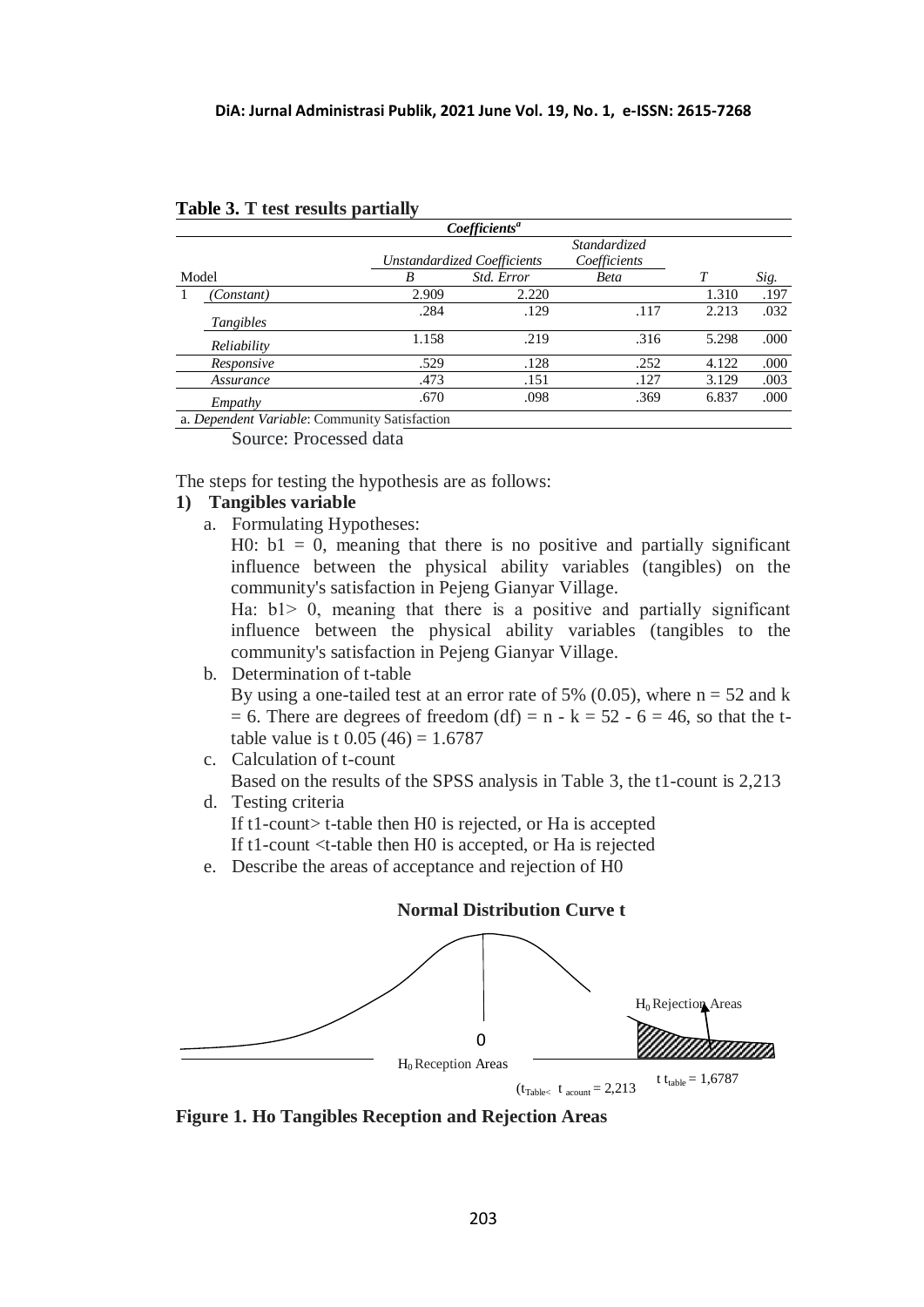f. Conclusion

From the results of the tangibles hypothesis testing, it shows the t value of 2.213> t table of 1.6787 with a significant level of  $0.035 < 0.05$ , meaning that the hypothesis in this study accepts Ha and rejects Ho. Thus the H1 tangibles hypothesis has a positive and significant effect on community satisfaction in Pejeng Village Gianyar Regency.

# **2) Reliability Variable**

a. Formulating Hypotheses:

H0:  $b2 = 0$ , meaning that there is no positive and partially significant influence between the reliability variable on community satisfaction in Pejeng Gianyar Village.

Ha:  $b2$  0, meaning that there is a positive and partially significant influence between the reliability variable on the community's satisfaction in Pejeng Gianyar Village.

b. Determination of t-table

By using a one-tailed test at an error rate of 5% (0.05), where  $n = 52$  and k  $= 6$ . There are degrees of freedom (df)  $= n - k = 52 - 6 = 46$ , so that the ttable value is t  $0.05(46) = 1.6787$ .

- c. Calculation of t-count Based on the results of the SPSS analysis in Table 3, the t1-count is 5.298
- d. Testing criteria

If t1-count> t-table then H0 is rejected, or Ha is accepted If t1-count <t-table then H0 is accepted, or Ha is rejected

e. Describe the areas of acceptance and rejection of H0



**Figure 2. H0 Reliability Reception and Rejection Areas**

f. Conclusion

From the results of testing the hypothesis reliability shows the t value of 5.298> t table of 1.6787 with a significant level of  $0.000 <$  of  $0.05$ , meaning that the hypothesis in this study accepts Ha and rejects Ho. Thus the hypothesis H2 reliability has a positive and significant effect on community satisfaction in Pejeng Village Gianyar Regency.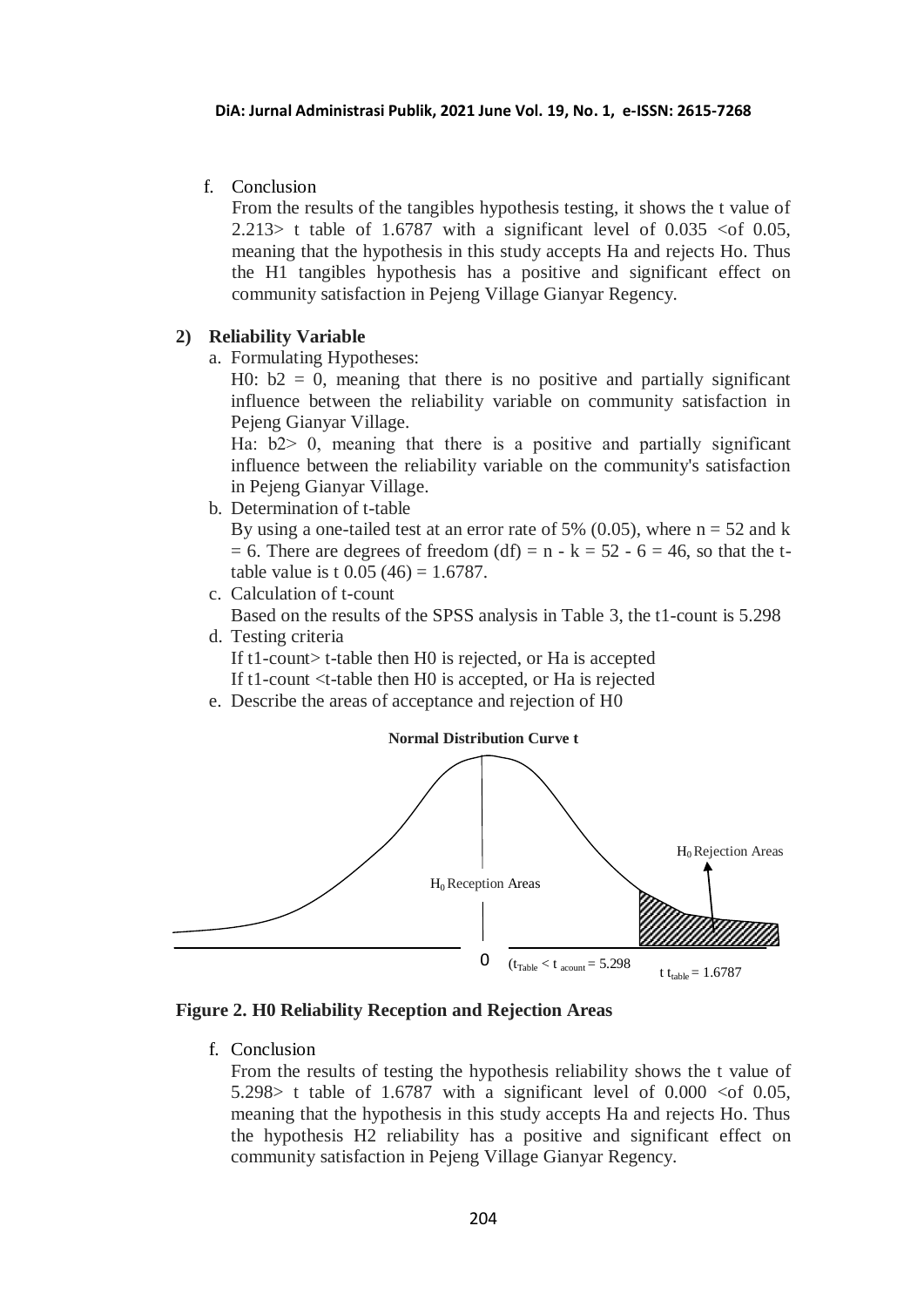### **3) Responsive Variable**

a. Formulating Hypotheses:

H0:  $b3 = 0$ , meaning that there is no positive and partially significant influence between the responsiveness variable on the community's satisfaction in Pejeng Gianyar Village.

Ha:  $b3$  0, meaning that there is a positive and partially significant influence between the responsiveness variable on the satisfaction of the people of Pejeng Gianyar Village.

b. Determination of t-table

By using a one-tailed test at an error rate of 5% (0.05), where  $n = 52$  and k  $= 6$ . There are degrees of freedom (df)  $= n - k = 52 - 6 = 46$ , so that the ttable value is t  $0.05(46) = 1.6787$ .

c. Calculation of t-count

Based on the results of the SPSS analysis in Table 3, the t1-count is 4.122. d. Testing criteria

If t1-count> t-table then H0 is rejected, or Ha is accepted.

If t1-count <t-table then H0 is accepted, or Ha is rejected.

e. Describe the areas of acceptance and rejection of H0



**Figure 3. H0 Responsive Reception and Rejection Areas**

f. Conclusion

From the results of the responsive hypothesis testing, it shows the t value of 4.122> t table of 1.6787 with a significant level of  $0.000 <$  of  $0.05$ , meaning that the hypothesis in this study accepts Ha and rejects Ho. Thus the hypothesis H3 responsive has a positive and significant effect on community satisfaction in Pejeng Village Gianyar Regency.

## **4) Assurance Variable**

a) Formulating Hypotheses:

H0:  $b4 = 0$ , meaning that there is no positive and partially significant influence between the assurance variable on community satisfaction in Pejeng Gianyar Village.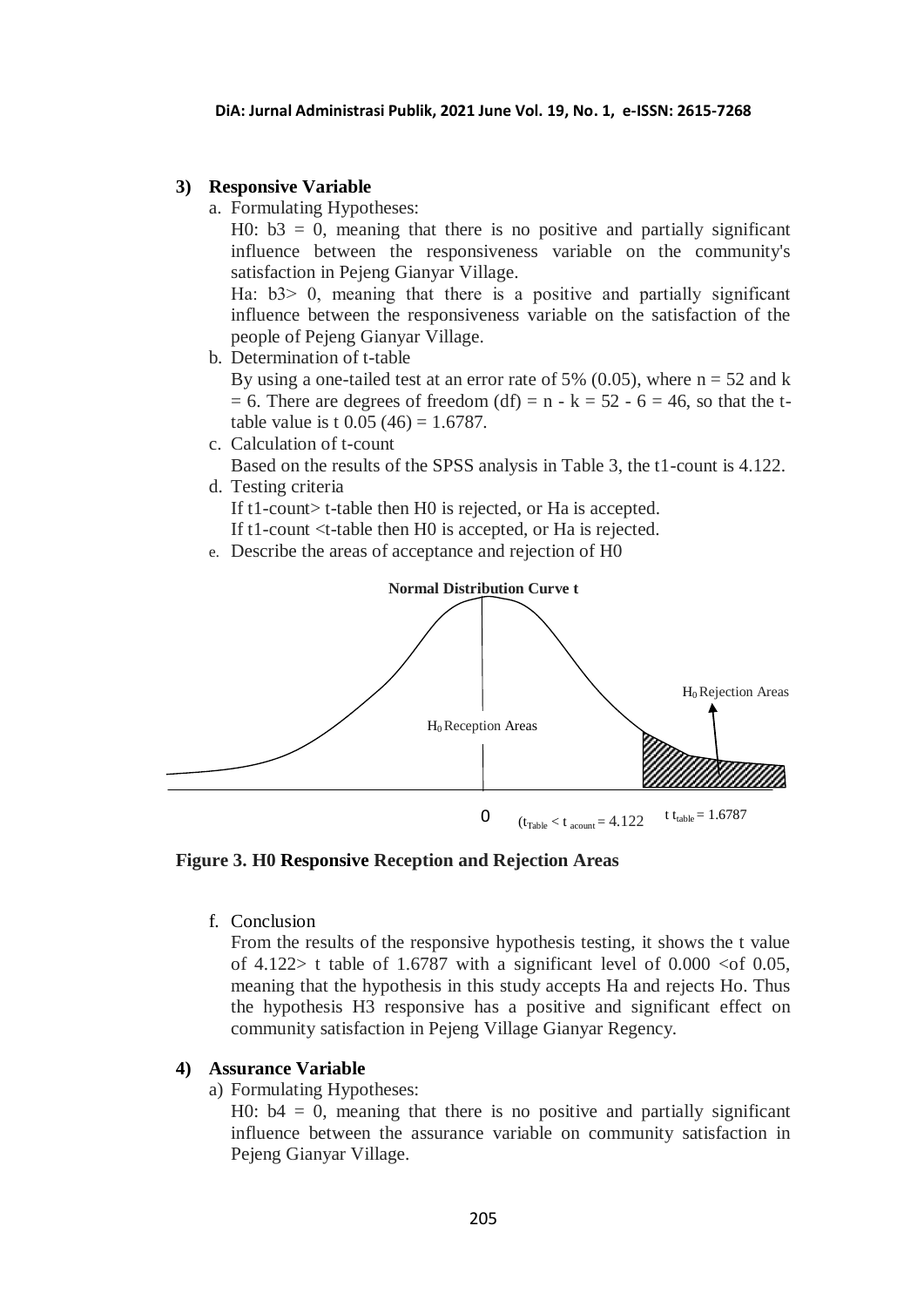Ha:  $b4$  0, meaning that there is a partially positive and significant influence between the assurance variable on community satisfaction in Pejeng Gianyar Village.

b) Determination of t-table

By using a one-tailed test at an error rate of 5% (0.05), where  $n = 52$  and k  $= 6$ . There are degrees of freedom (df)  $= n - k = 52 - 6 = 46$ , so that the ttable value is t  $0.05(46) = 1.6787$ .

c) Calculation of t-count

Based on the results of the SPSS analysis in Table 3, the t1-count is 3.129. d) Testing criteria

If t1-count t-table then H0 is rejected, or Ha is accepted.

If t1-count <t-table then H0 is accepted, or Ha is rejected.

e) Describe the areas of acceptance and rejection of H0

# **Normal Distribution Curve t**



**Figure 4. H0 Assurance Reception and Rejection Areas**

f) Conclusion

From the results of testing the assurance hypothesis (assurance) shows the t value of 3.129> t table of 1.6787 with a significant level of 0.003 <from 0.05, meaning that the hypothesis in this study accepts Ha and rejects Ho. Thus the H4 assurance hypothesis has a positive and significant effect on community satisfaction in Pejeng Gianyar Village.

## **5) Empathy Variable**

a) Formulating Hypotheses:

H0:  $b5 = 0$ , meaning that there is no positive and partially significant influence between the empathy variable (empathy) on community satisfaction in Pejeng Gianyar Village.

Ha:  $b5$  0, meaning that there is a partially positive and significant influence between the variable empathy (empathy) on community satisfaction in Pejeng Gianyar Village.

b) Determination of t-table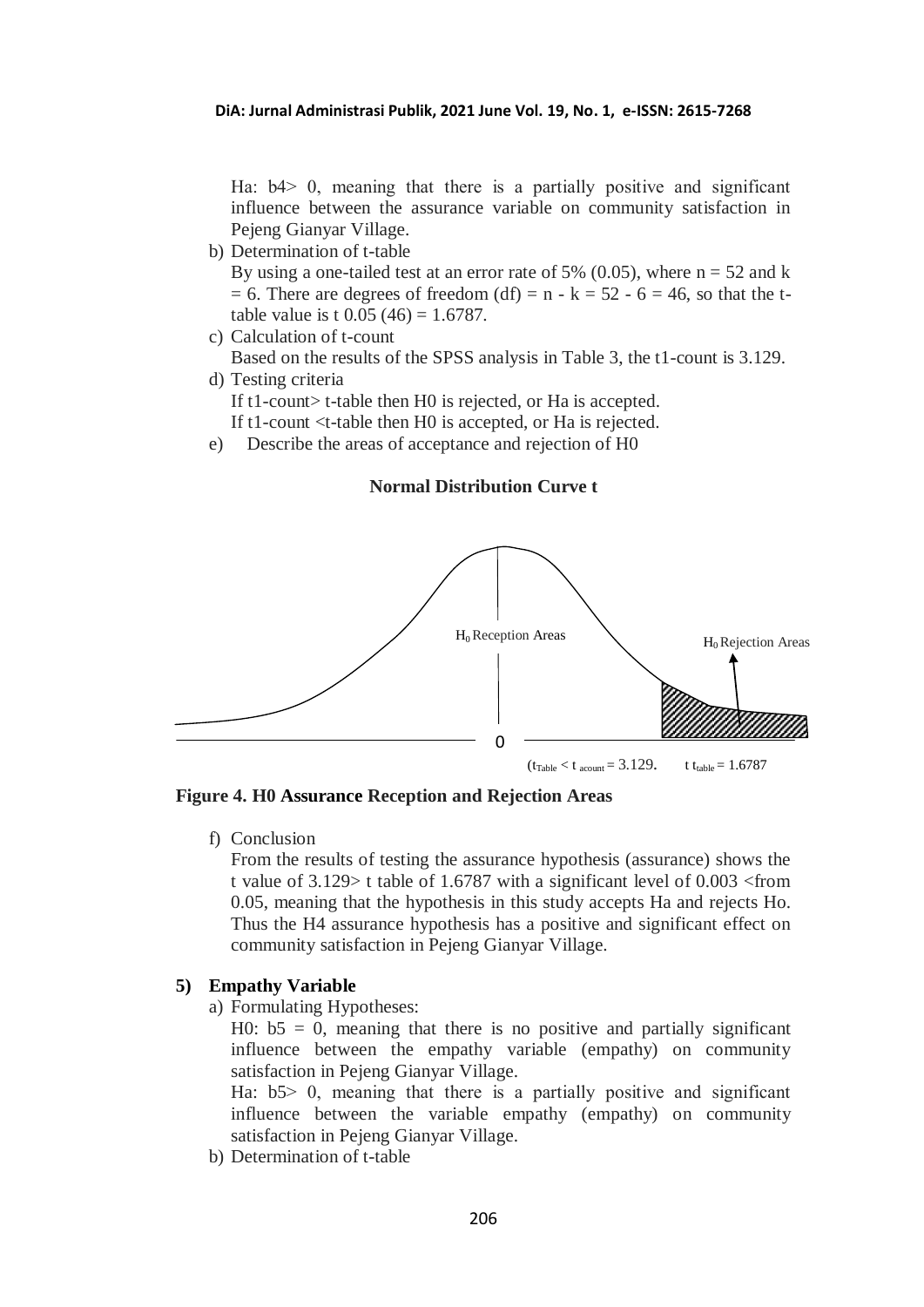By using a one-tailed test at an error rate of 5% (0.05), where  $n = 52$  and k  $= 6$ . There are degrees of freedom (df)  $= n - k = 52 - 6 = 46$ , so that the ttable value is t  $0.05(46) = 1.6787$ 

c) Calculation of t-count

Based on the results of the SPSS analysis in Table 3, the t1-count is 6.837. d) Testing criteria

If t1-count> t-table then H0 is rejected, or Ha is accepted.

If t1-count <t-table then H0 is accepted, or Ha is rejected.

e) Describe the areas of acceptance and rejection of H0



## **Figure 5. H0 Empathy Reception and Rejection Areas**

f) Conclusion

From the results of the attention hypothesis testing (emphaty), it shows the t value of 6.837> t table of 1.6787 with a significant level of 0.000 <from 0.05, meaning that the hypothesis in this study accepts Ha and rejects Ho. Thus the hypothesis H5 attention (empathy) has a positive and significant effect on community satisfaction in Pejeng Village Gianyar Regency.

#### **d. F Test (Simultaneous Test)**

To test the effect of the independent variables together, tested using the F test. The results of simultaneous regression calculations are obtained as follows:

|       | ANOVA <sup>a</sup> |                                               |    |             |         |                   |
|-------|--------------------|-----------------------------------------------|----|-------------|---------|-------------------|
| Model |                    | <b>Sum of Squares</b>                         |    | Mean Square |         | Sig.              |
|       | Regression         | 1059.806                                      |    | 211.961     | 145.772 | .000 <sup>b</sup> |
|       | Residual           | 66.887                                        | 46 | 1.454       |         |                   |
|       | Total              | 1126.692                                      |    |             |         |                   |
|       |                    | a. Dependent Variable: Community Satisfaction |    |             |         |                   |

# **Table 4. Simultaneous Regression Analysis Results**

b. *Predictors: (Constant),* tangibles, reliability, Responsiveness, Assurance, Empathy

Source: Primary data processed, 2020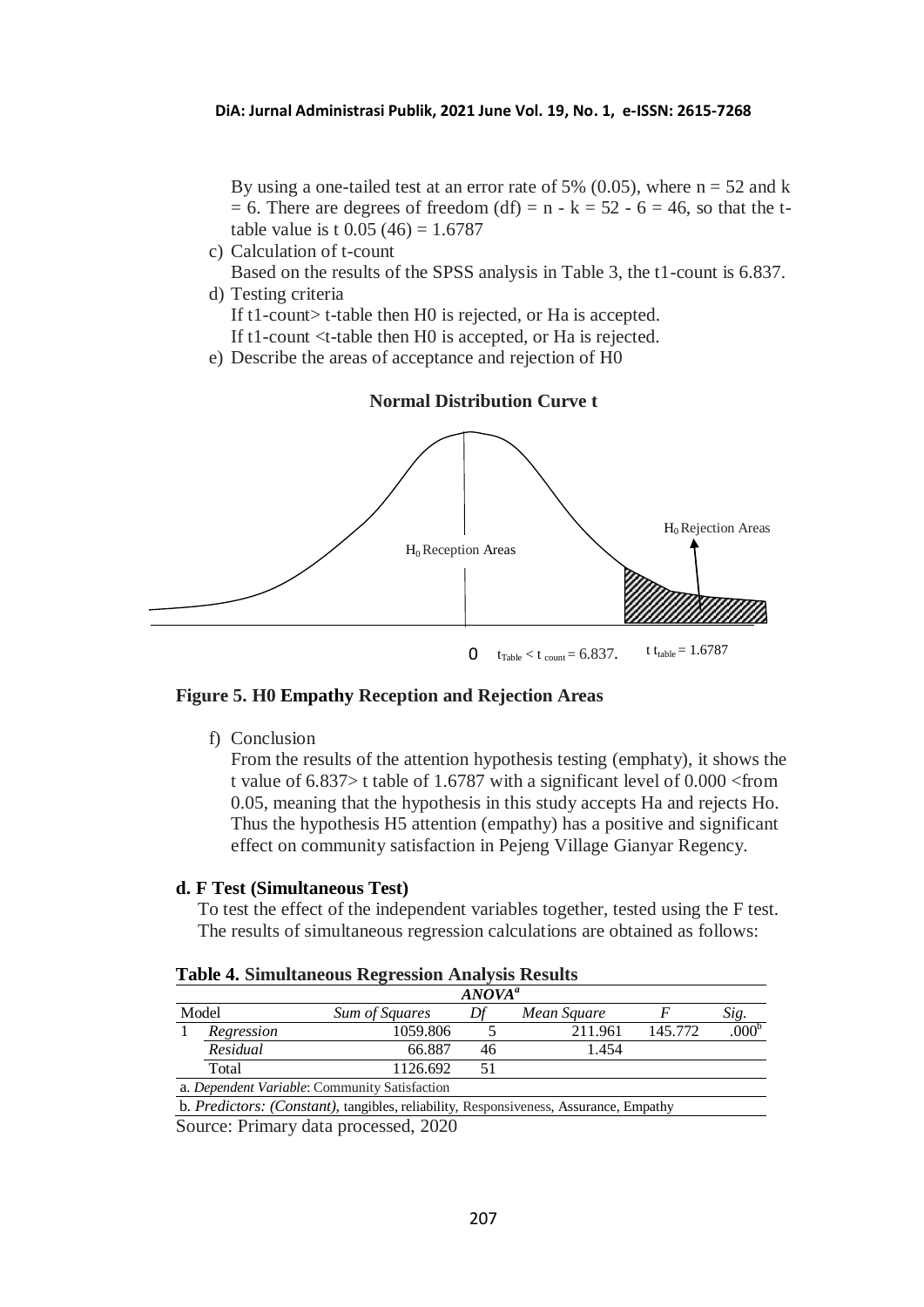### **Hypothesis 6 Test (H6) :**

- 1) Formulating a Hypothesis:
	- a. H0:  $b1,2,3,4,5 = 0$ , meaning that there is no positive and significant effect simultaneously between tangibles  $(X1)$ , reliability  $(X2)$ , responsive  $(X3)$ , assurance  $(X4)$  and empathy  $(X5)$  to community satisfaction  $(Y)$  Dese Pejeng Gianyar.
	- b. Ha:  $b1,2,3,4,5>0$ , meaning that there is a positive and significant effect simultaneously between tangibles  $(X1)$ , reliability  $(X2)$ , responsive  $(X3)$ , assurance  $(X4)$  and empathy  $(X5)$  to community satisfaction  $(Y)$  Pejeng Gianyar Village.
- 2) Determination of the F-table
	- By using an error rate of 5% (0.05), where  $n = 52$  and  $k = 6$ . There are degrees of freedom for the denominator (df) =  $k - 1 = 6 - 1 = 5$ , and degrees of freedom for the numerator (df) =  $n - k = 52 - 6 = 46$ , so that the F-table value is  $F0.05(5:46) = 3.20$ .
- 3) Calculation of F-count Based on the results of the SPSS analysis in Table 4, the F-count is 145.772.
- 4) Testing criteria If F-count> F-table then H0 is rejected, or Ha is accepted. If F-count <F-table then H0 is accepted, or Ha is rejected.
- 5) Describe the areas of acceptance and rejection of H0



Ftable  $(3.20) <$  Fcount  $(145.772)$ 

Source: Data processed by researchers **Figure 5. Areas of Acceptance and Rejection of Test F**

6) Conclusion

Based on table 4. that the independent variables simultaneously affect the dependent variable using the F test. The results of statistical calculations show that the value of Frount  $= 145,772 >$  Ftable  $= 3.20$  with a significant value of  $0.000 < 0.05$ . This means that the hypothesis states that simultaneously affect the variables of tangibles, reliability, responsiveness, assurance and empathy to community satisfaction in Pejeng Village Gianyar Regency.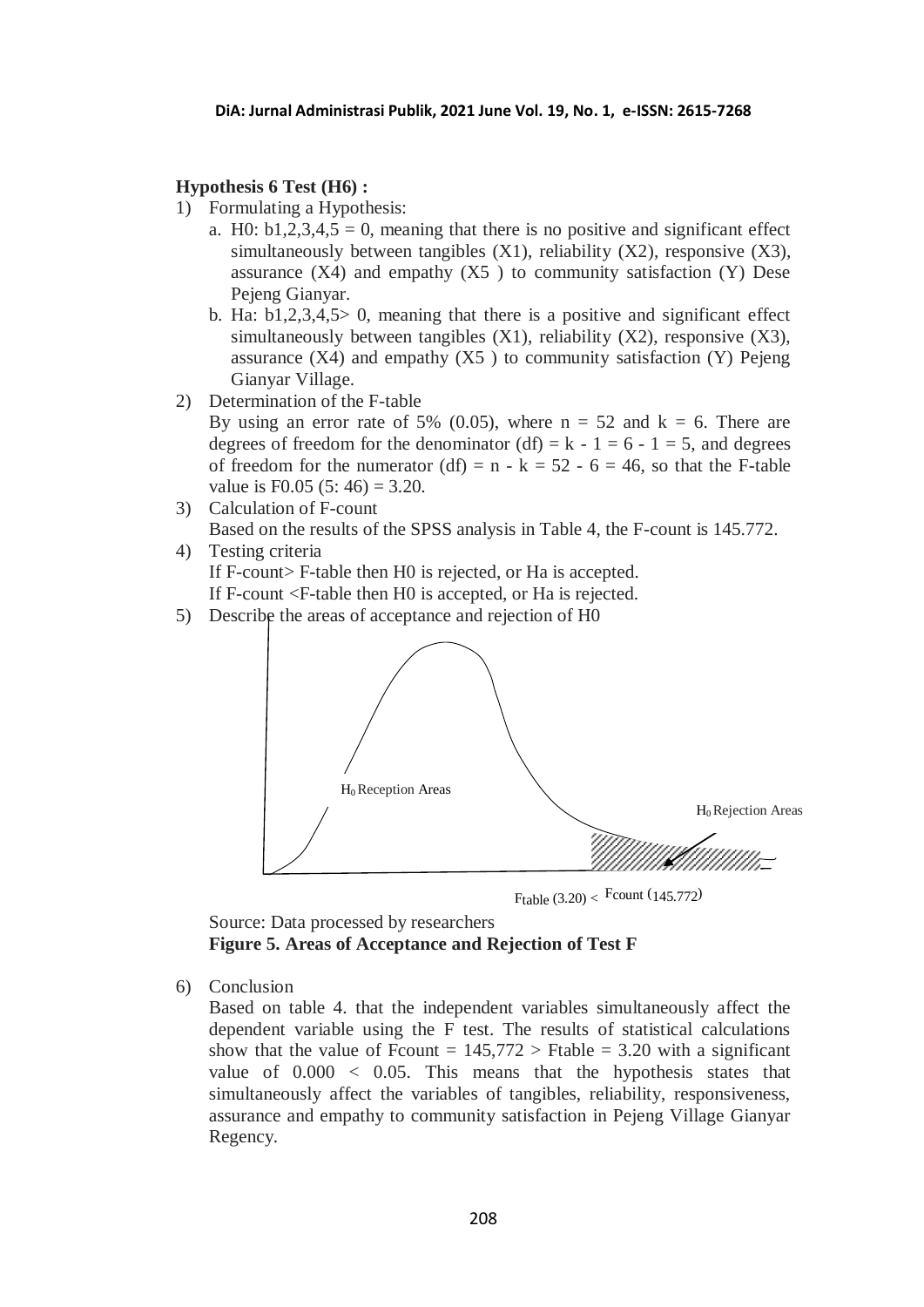# **D. CONCLUSIONS AND SUGGESTIONS**

### **a. Conclusions**

- 1. Tangibles in the form of BLT affected by Covid-19 partially had a positive and significant effect on the dependent variable on the satisfaction of the community receiving BLT in Pejeng Village. Judging by the t value of 2,213> t table of 1.6787 with a significance level of 0.032 is smaller than 0.05. This also shows that the better the BLT Tangibles are affected by Covid-19, the more satisfaction of the BLT recipient community in Pejeng Village. Reliability in the form of BLT affected by Covid-19 partially has a positive and significant effect on the dependent variable on the satisfaction of the BLT recipient community in Pejeng Village. Judging by the t value of 5,298> t table of 1.6787 with a significant level of 0.000 less than 0.05. This also shows that the better the Reliability in the form of Direct Cash Assistance affected by Covid-19, the more satisfaction of the BLT recipient community in Pejeng Village. Responsive in the form of direct cash assistance affected by Covid-19 partially has a positive and significant effect on the dependent variable on the satisfaction of the community receiving BLT in Pejeng Village. Judging by the t count value of 4.122> t table of 1.6787 with a significant level of 0.000 less than 0.05. This also shows that the better the Responsiveness in the form of Direct Cash Assistance affected by Covid-19, the more satisfaction of the BLT recipient community in Pejeng Village. Assurance in the form of direct cash assistance affected by Covid-19 partially has a positive and significant effect on the dependent variable on the satisfaction of the community receiving BLT in Pejeng Village. Judging by the value of t count of 0.473. The t value is  $3.129$  t table is 1.6787 with a significant level of 0.003 less than 0.05. This also shows that the better the Direct Cash Assistance Assurance affected by Covid-19, the more satisfaction of the BLT recipient community in Pejeng Village. Empathy Direct Cash Aid affected by Covid-19 partially has a positive and significant effect on the dependent variable on the satisfaction of BLT recipient communities in Pejeng Village. Judging by the t value of 6,837> t table of 1.6787 with a significant level of 0.000 less than 0.05. This also shows that the better the Empathy in the form of Direct Cash Assistance affected by Covid-19, the more satisfaction of the BLT recipient community in Pejeng Gianyar Village.
- 2. Tangibles, Reliability, Responsiveness, Assurance and Empathy in the form of Direct Cash Assistance affected by Covid-19 simultaneously have a positive and significant influence on the dependent variable of community satisfaction with BLT recipients in Pejeng Gianyar Village. Viewed the value of the value of Fcount  $= 145,772$  Ftable  $= 3.20$  with a significant value of  $0.000 \le 0.05$ . It also shows that the better Tangibles, Reliability, Responsiveness, Assurance and Empathy in the form of Direct Cash Assistance affected by Covid-19, the satisfaction of the community receiving BLT in Pejeng Village Gianyar Regency is increasing.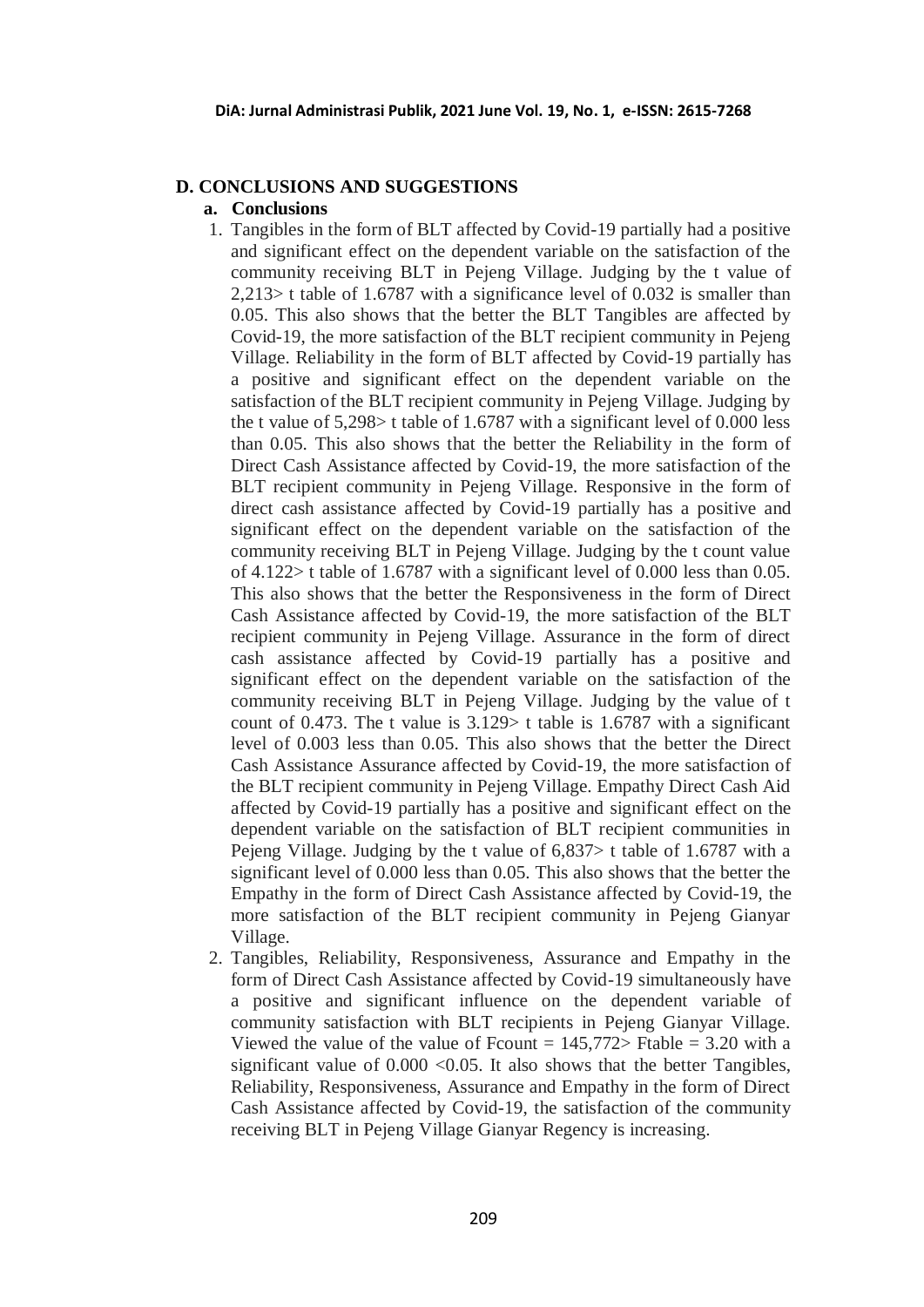# **b. Suggestions**

- Based on the above conclusions, the suggestions that can be conveyed in this study are:
- 1. For the Pejeng Gianyar Village Government, it should make more efforts to increase the satisfaction of BLT recipient communities by supporting service quality factors in the distribution of direct cash assistance affected by Covid-19 such as better and more sustainable Tangibles, Reliability, Responsiveness, Assurance and Empathy.
- 2. For further researchers, it may be necessary to add other variables, moderation or intervening to make this research more accurate with different levels of approach so that it can help in the next research process.

## **Acknowledgements**

We, the authors, would like to thank the Village Head, the community receiving BLT Pejeng Village, Gianyar Regency, for giving permission, supporting and providing data as well as to the Postgraduate Director of Ngurah Rai University for research support and this newspaper can be resolved.

### **REFERENCES**

- [1] Yurianto, Ahmad, Bambang Wibowo, K. P. (2020). *Pedoman Pencegahan Dan Pengendalian Coronavirus Disease (Covid-19).*
- [2] Keputusan Presiden Nomor 7 Tahun 2020 Tentang Gugus Tugas Percepatan Penanganan *Corona Virus Disease* 2019 (COVID-19) yang berpedoman dengan Undang-Undang Republik Indonesia Nomor 24 Tahun 2007 Tentang Penanggulangan Bencana yang merupakan langah awal yang diambil pemerintah untuk percepatan penanganan Covid-19.
- [3] httpstirto.id › Kesehatan, 2020. Google Chrome. *[https://tirto.id/daftar](https://tirto.id/daftar-kebijakan-jokowi-tangani-pandemicorona-dan-isi-perppu-baru-eJYX)[kebijakan-jokowi-tangani-pandemicorona-dan-isi-perppu-baru-eJYX.](https://tirto.id/daftar-kebijakan-jokowi-tangani-pandemicorona-dan-isi-perppu-baru-eJYX)*  Diakses tangal 7 Juni 2020
- [4] (detik News;7 Juni 2020;20.13 WIB). Google Chrome. *[https://news.detik.com/berita/d-5044240/penambahan-kasus-positif](https://news.detik.com/berita/d-5044240/penambahan-kasus-positif-corona-di-bali-7-juni-23-wni-2-wna)[corona-di-bali-7-juni-23-wni-2-wna](https://news.detik.com/berita/d-5044240/penambahan-kasus-positif-corona-di-bali-7-juni-23-wni-2-wna)*. Diakses tangal 7 Juni 2020
- [5] Keputusan Presiden Nomor 12 Tahun 2020 tentang Penetapan bencana non alam penyebaran covid-19 sebagai bencana nasional.
- [6] (Wijaya, 2011. Wijaya. (2011). *Manajemen Kualitas Jasa: Desain Servqual, QFD, dan Kano: Disertasi Contoh Aplikasi dalam Kasus Penelitian.*  Cetakan ke-2. PT INDEKS. Jakarta.